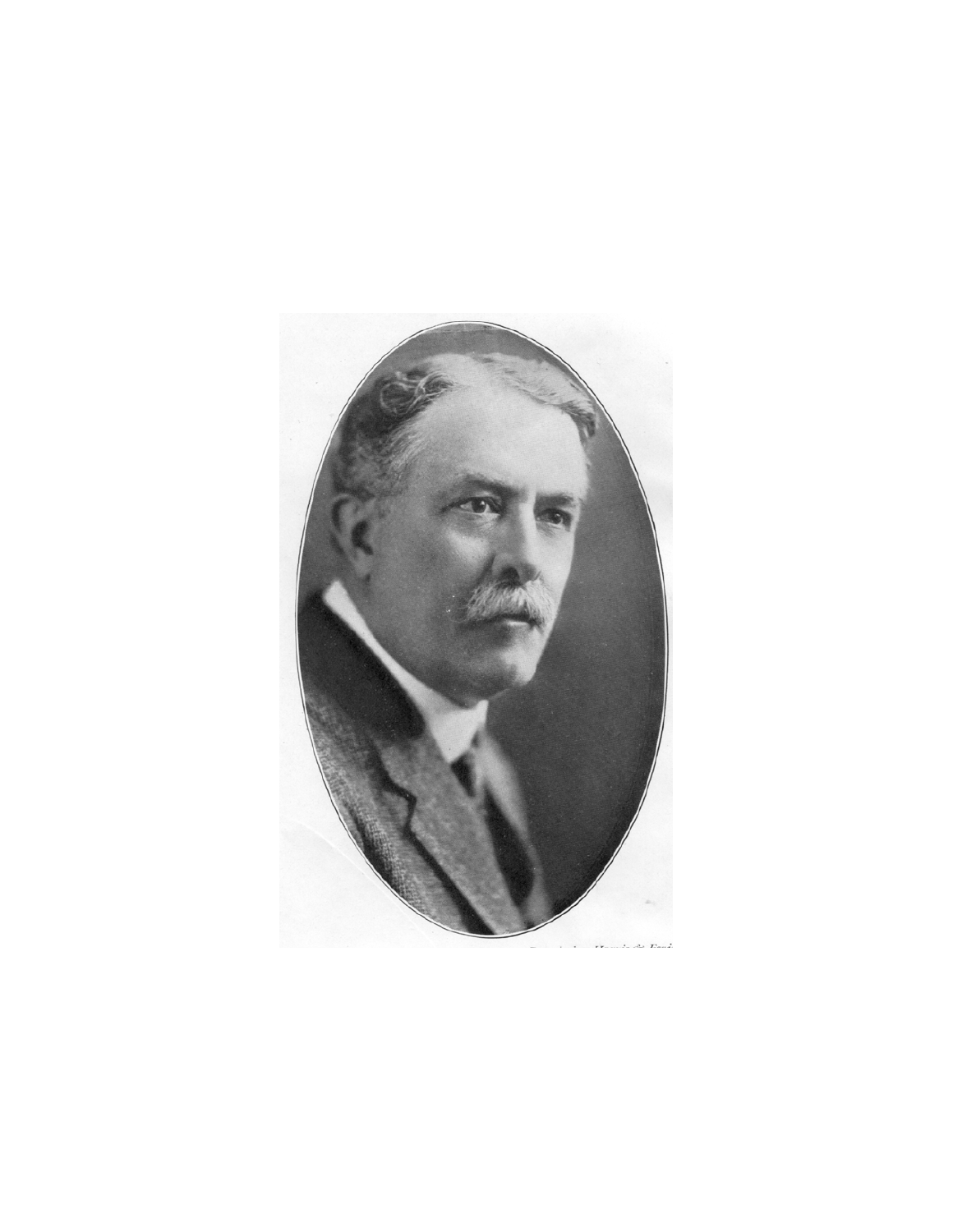## **THE DREAM OF THE AGES**

AN ADDRESS FOR THE OBSERVANCE OF ST. JOHN'S DAY, DECEMBER 27, 1920, BY CRESCENT LODGE NO. 23, A. F. & A. M. CEDAR RAPIDS, IOWA

BY

## **DR. THOMAS E. GREEN**

DIRECTOR NATIONAL BUREAU OF SPEAKERS AMERICAN RED CROSS PAST GRAND PRELATE, GRAND COMMANDERY OF IOWA KNIGHTS TEMPLAR

## CEDAR RAPIDS, IOWA

PRINTED FOR PRIVATE DISTRIBUTION

**1921**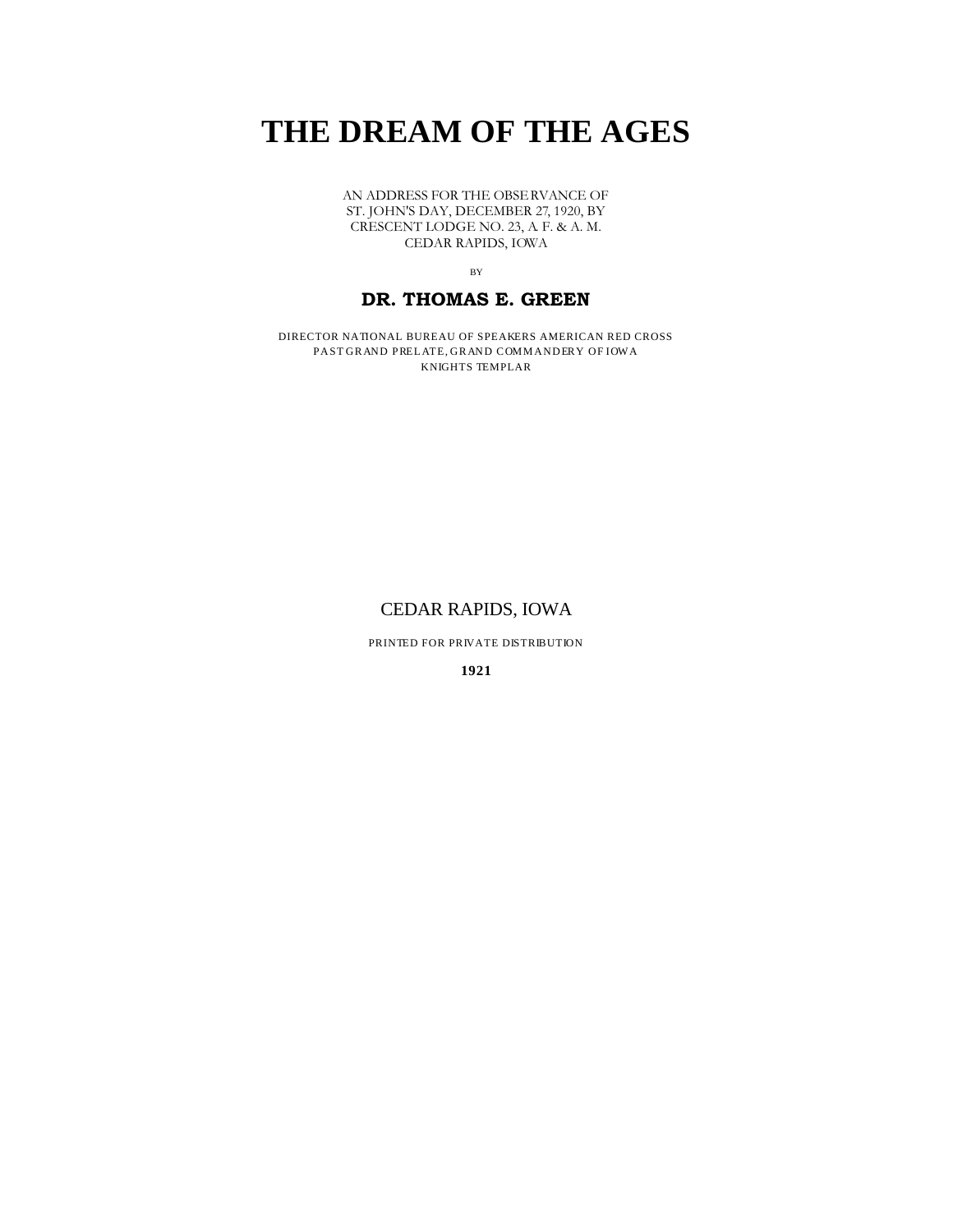**This Booklet is the Eleventh in a series issued from the Iowa. Masonic Library at Cedar Rapids, Iowa, for distribution among the Master Masons of this Jurisdiction.**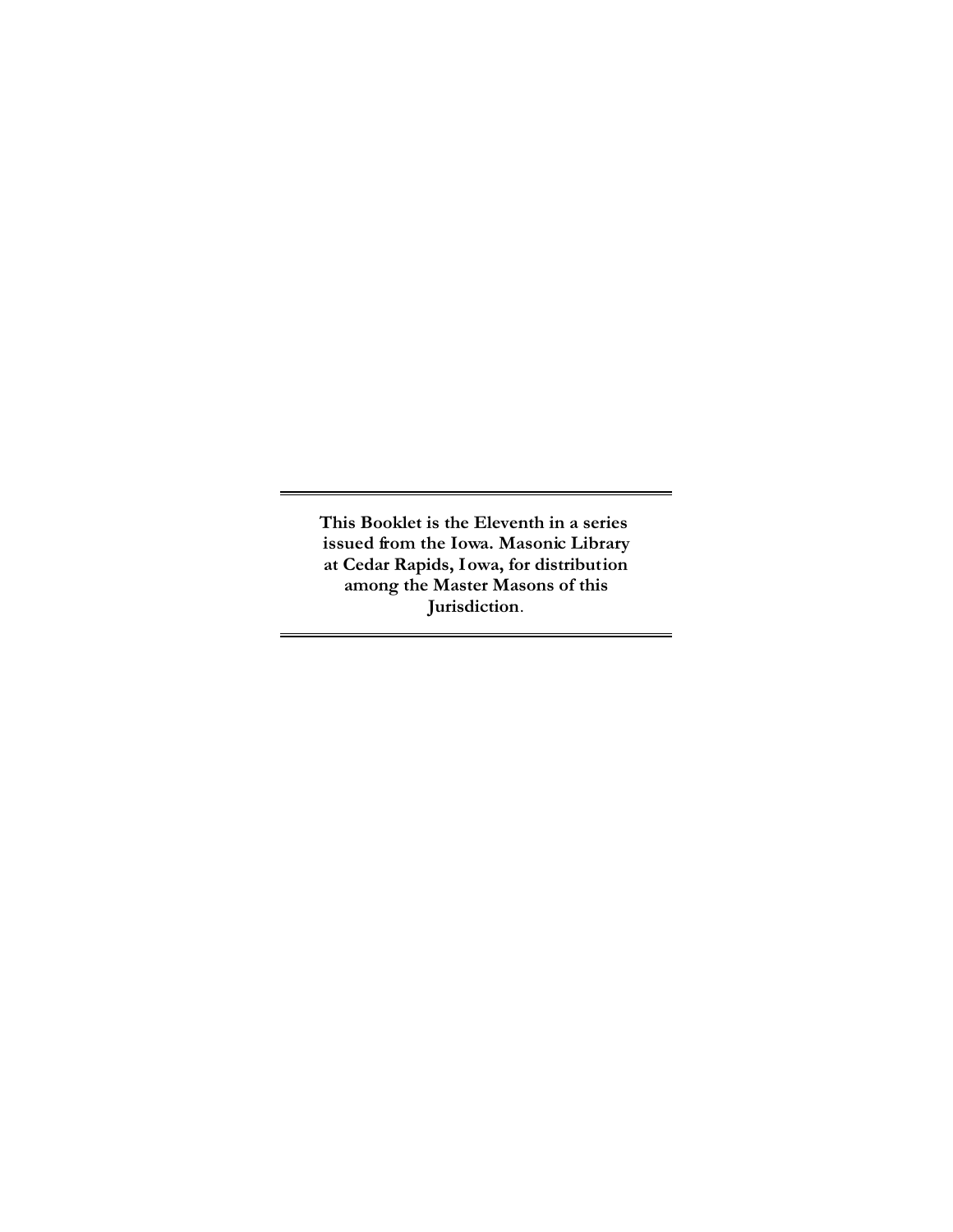## **The Dream of the Ages**

Today is the Feast of St. John, the Evangelist.

He and St. John the Baptist, known together as the "Holy Saints John of Jerusalem," have been from its early beginnings the Patrons of our Craft and the Protectors of its perpetuity.

Both of them had companied with the Supreme Master whose teachings of righteousness, of justice, and of truth have come down across the flight of centuries, the foundation of true ethics, the inspiration of the true philosophy of life.

Early in his life St. John the Baptist had fallen victim to the hatred and vindictiveness of those whom he rebuked for sin and called to repentance.

The tragedy of Calvary and succeeding years of turmoil and conflict had eliminated both the Master and His Disciples. All save one had passed from arduous labor and incessant conflict to refreshment and rest.

It is the last year of the first century. On a little island cradled in the laughing waters of the Aegean Sea, St. John the Evangelist is spending the last year of his earthly life.

I shall never forget a morning a few years ago when from the deck of a steamer very early in the day I looked on "Sea-bound Patmos."

We had left the Piraeus and were crossing to Joppa, whence we should go up to Jerusalem.

It had been a night of serene and perfect beauty-the sea tranquil and calm, kissed only by the straying breezes, whose touch made even more beauteous its placid, wide expanse of sapphire blue-an over-arching sky, feckless and clean-an amethystine bowl, in whose deep and velvety expanse there blazed like jewels myriads of sparkling stars.

And then, slow, rising from the cradling deep, the silver radiance of a perfect moon, round as a shield and shimmering with a silver sheen that .touched the sky, and caressed the sea, and filled the softly palpitating air with a splendor ethereal and sublime.

Into that silver radiance the ship went, riding languorously over the long full swells of the placid sea, leaving behind her a wake of glory that in the sparkling moonbeams glistened and shone as though she left ten thousand jewels in her train. .

To sleep on such a night seemed sacrilege, when one could stand beneath the star-sprent sky and breathe the air that in an earlier day inspired "the glory that was Greece," and with soft zephyrs lulled the sapphire isles of dreams.

When at last, because tomorrow brought a new unfolding of experience, we drifted gently down the tides of sleep, it was with the warning that if all went well by day-dawn we should pass the Island of the Apocalypse.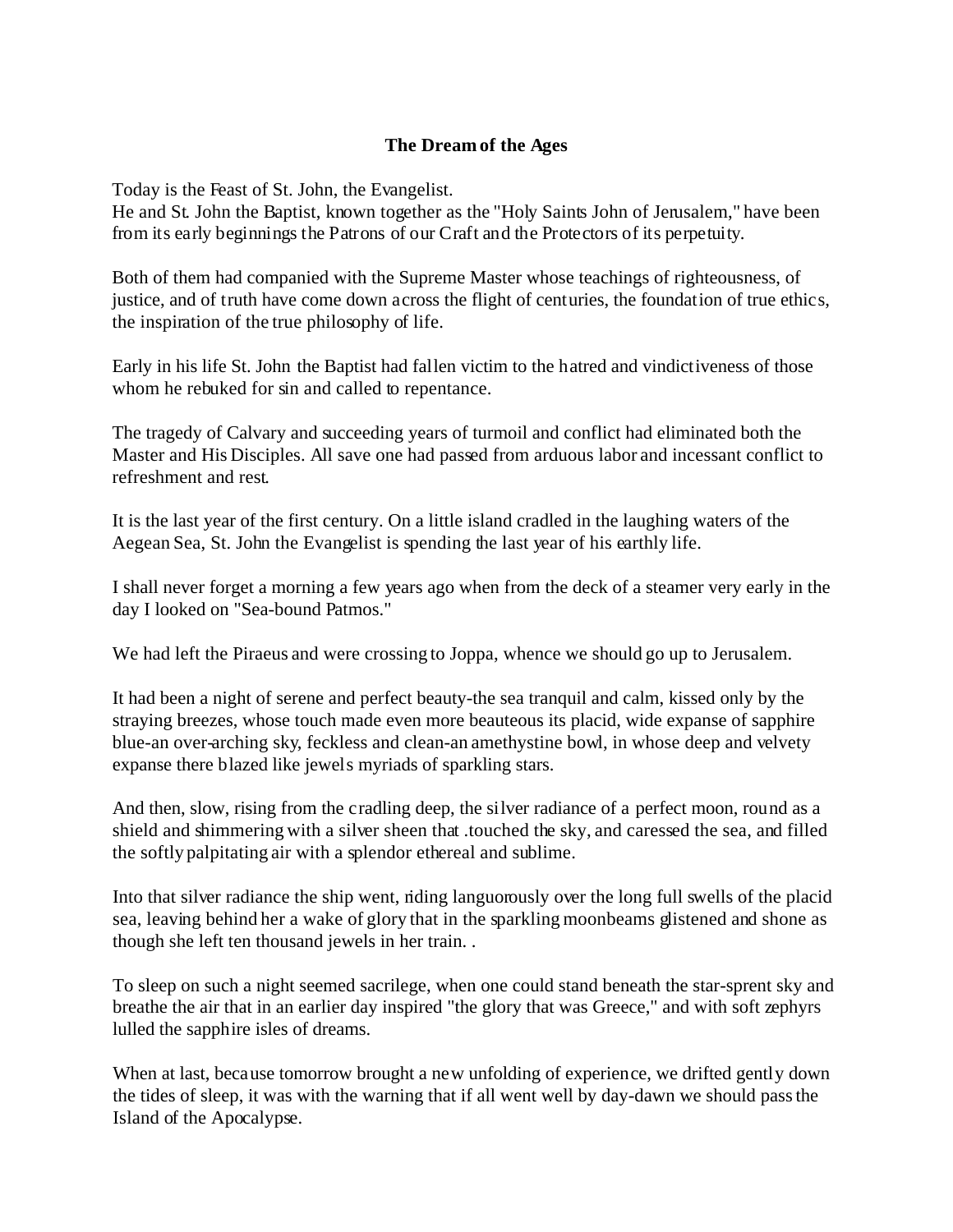It was in the first flush of the morning that I stood beside the captain on the bridge, peering forward into the gray scud that, half mist, half spume, whirled like a hoard of dancing phantoms in the train -of insubstantial night.

The morning breezes freshened. Thinner and thinner grew the haze until, as if in answer to the touch of a magic wand, "flames leaped into the forehead of the morning sky," and over the rippling sea and through the arch of heaven the day came forth to greet the world.

Prom the captain, used to this daily miracle of night and dawn, there came a word, as with his finger pointed across the sea he said: "There is Patmos." And between me and the scarce risen sun I saw it like a shadowy throne resting on a sea of golden splendor--around it like an aureole of mystic radiance, the weaving, waving streamers of the light.

And then, as suddenly as it had sprung in sight it faded from our vision as if a curtain had fallen on a stage of yesterday, and it was gone.

On this Patmos, in the year 99, St. John of Jerusalem is banished for his faith. On such a morning, sitting there, his mind tranquilized by the deft and soothing touch of nature's ministry, he is alone with all that is left to age in its closing hours-memory and dreams.

Memory bears him back across the long life that he has lived. He remembers the call that came in his young manhood from the Master beside the Sea of Galilee. He recalls the three years crowded with the events of the world's greatest tragedy. He remembers the day when, inspired by a compelling spirit, a Band of Twelve went forth from the Temple to carry the Word of the Master throughout the world.

He remembers the ceaseless conflict that had raged through all these years between these two forces, each the other's opposite, exclusive mutually in the dominancy of human thought and action.

On the one side Rome, the Majestic, the Mighty-Rome with her marching legions-her tossing banners and her screaming eagles-Rome with her purpled Caesar and her world-wide domain.

On the other side Bethlehem, with its Shepherds and its Star; Jordan with its mystical symbol and its Dove of Peace; Calvary with its Cross on the Hill. But everywhere the touch of the Eternal-the challenge of Brotherhood-the voice of the soul.

He remembers the mighty conflict that has raged through all the ages between the powers of might and the courage of righteousness - between the black magic and the white-between the Lodge of Darkness and the Lodge of Light.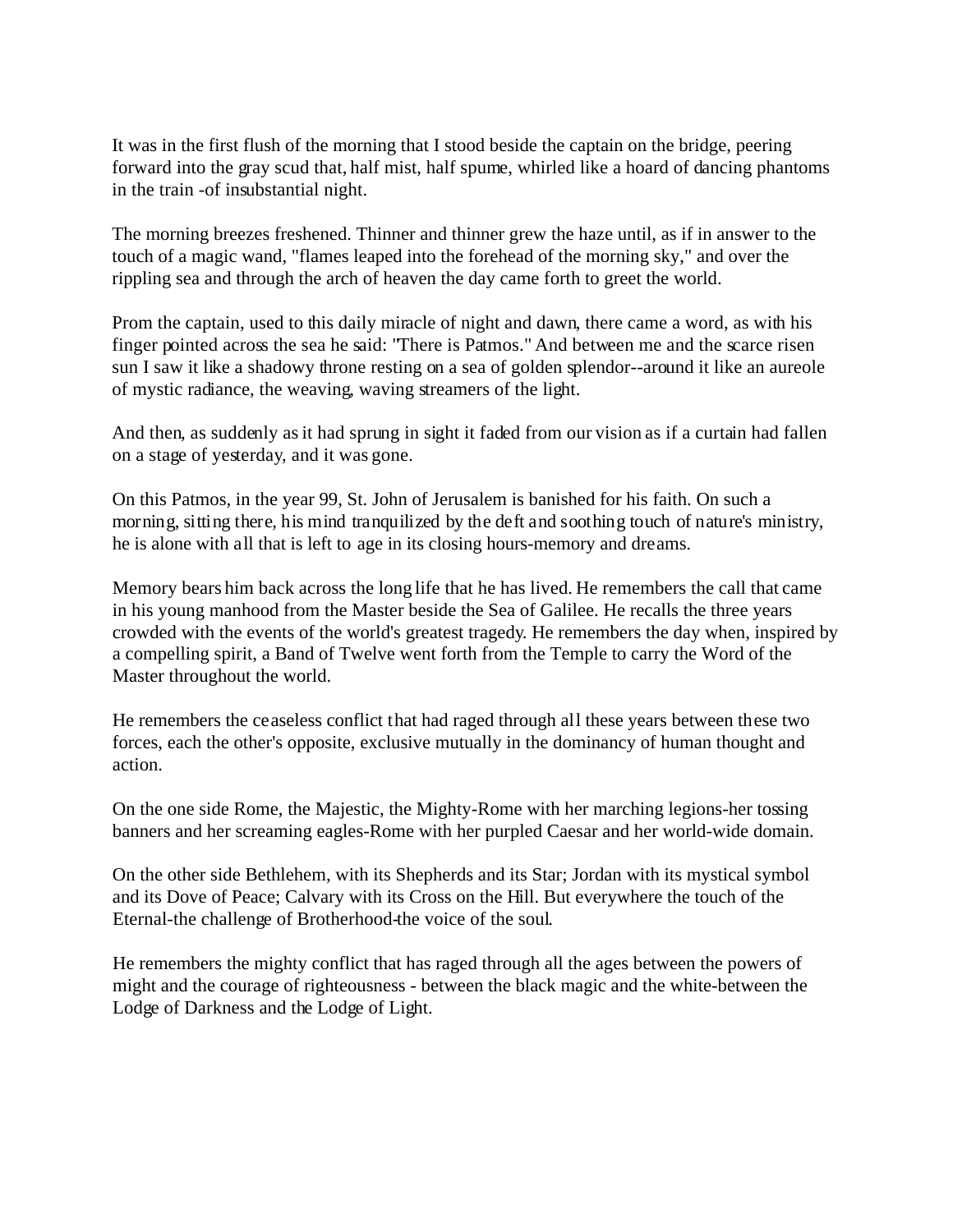It had been a losing fight for the Nazarene as men might judge battles. Years were still to pass before an Emperor of Rome should snatch the life-blood from the death wound in his side and flanging it against the arching sky should cry

"Thou hast conquered, oh Nazarene !"

One after another, his companions in the Apostolate had fought the good fight and finished their course: St. Thomas in far away Malabar where his name. still lingers in the traditions of the-Orient land; St. James in the land where the dark mysterious. waters foamed against the pillars of Hercules to become the St. Iago of Spain; St. Paul to the northern forests, and to the far off Islands of the West to lay there foundations for the England that was to be. All of them had gone save him alone on Patmos.

And Rome was passing from her golden age of might and power. The days of the Caesars had faded into the rebellions and revolutions with which Titus and Vespasian had to deal. The Bolsheviki of two thousand years ago were hammering at the foundations of government and of society where there were already manifest signs of decay.

It was not time for Rome to die; but remember that no nation ever died of old age. They have died one after another in the annals of the ages, all of them from the dry rot bred of luxury and indulgence-the weakness that cankers and spreads from within.

First in Patrician arteries and then as by dilution in, Plebeian veins there was pulsing the fierce virus that betokened the decline and fall of Rome. .

St. John may not have known the complex coordinations of his memories, blending as they did into one great universal concordat of human experience

> "Right forever on the scaffold, Wrong forever on the throne, But that scaffold sways the future, For behind the dark unknown Standeth God within the shadow, Keeping watch above His own."

But to St. John the world was reeling. The heavens were falling. The foundations of the great deep were breaking up. To him as to that ancient world,

"When Rome fell, fell the world."

And so against the background of his memories he turns by natural logic to his dreams.

And he dreamed the dream of the ages-the dream of a new heaven and of a new earth - a world in, which conflict should be abolished; in which wrong should be subdued; in which happiness and concord should be enshrined, and men should live in universal peace, because it should be a new earth "in which should dwell righteousness:"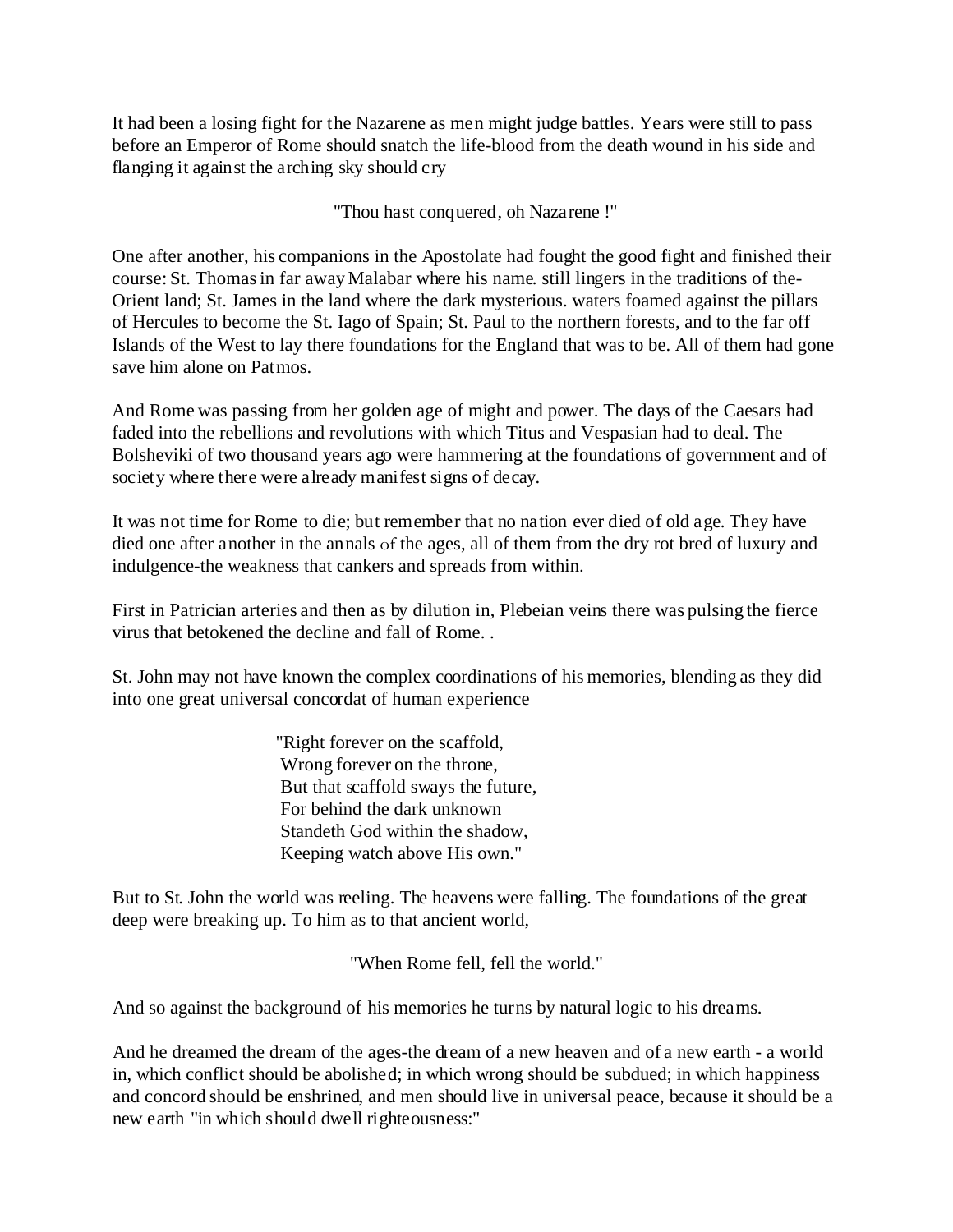It is the dream of the ages.

Since history began its record, every -great teacher has dreamed that dream.

A thousand years before, Zoroaster had left a symbolism of his faith in the Sacred Fire, expressive of the power that should destroy the dross and refine the pure metal in the lives of men.

Five centuries before, Budda had sat in rapt contemplation under the sacred bo tree, and had found his hope for the future in renunciation and withdrawal from the affairs of the world.

Confucius had written his remedy in maxims of obedience, conformity to- law, a fatalistic bending to the powers that dominate the universe.

Plato and Socrates had dreamed their dreams of the ideal state and had found in philosophy and pure reason the basis for the constructive and the perservative philosophy that should save the world.

And yet they had all served their little time, and drifted into the long yesterday of the past.

And once again the world was upside-down, and in .his solitude this old man is dreaming the secret of its re-making. And as he dreams, above

him the heavens seem to open and let down. Amid the supernal radiance of sun-lit splendor there hangs before his vision the outline of a city, compact, symbolic, majestic, let down to earth from heaven.

There is significance in the very first glimpse of his vision. It is a city

The earlier masters had never dreamed of that.

Zoroaster, Budda, Confucius; Plato, Socrates had centered their thought around the individual. To save one's self was the aim of philosophy and the final goal of faith.

The vision on Patmos is wider. It sees not the individual but the City -that thing that stands for congested, contending humanity-that thing that while tantamount to man's highest achievement, is yet a synonym of man's lowest lapse from comfort, from virtue, and from right.

Jerusalem, Antioch, Rome, Alexandria, Paris, London, Chicago, New York-the city-the city congested, reeking with selfishness, daubed with degradation, redolent with the myriad stenches of depravity; it was the city that was to be redeemed!

Twenty centuries have swept by, and that for which the city stands is the rule of life. Save in the narrowest interpretation of a sordid philosophy, no longer the individual but the community is the central thought of man's philosophy today.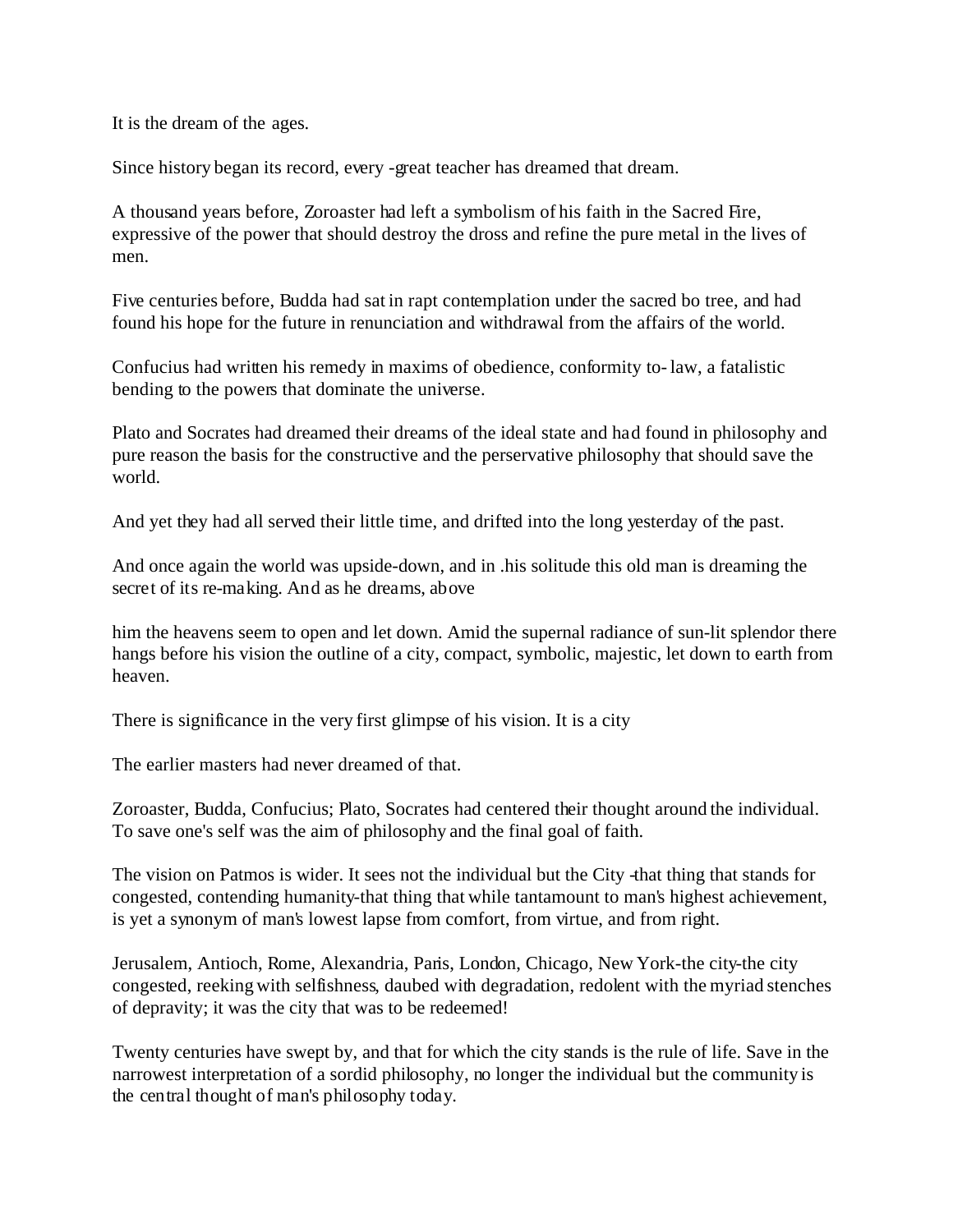Not even the nation any longer, for internationalism is the measure and scope of plan and purpose.

And strangely enough, not independence any more, but interdependence is the watchword that brings safety-the force that stabilizes civilization.

The vision drew nearer, and as it stood in all of its splendor before his contemplation one appeared as with a measuring rod, and behold ! the city was not only ethereal but mystical - not only visionary but symbolic, for as it stood finished and complete, its length and its breadth and its height were equal.

It is very evident that St. John was no architect. He may have chosen in his vision this strange perfect Ashlar of construction, but there is neither beauty nor utility in such a building as these relations pre-suppose.

The city whose length and breadth and height are equal is a mathematical monstrosity-an architectural absurdity.

A few years ago when the great cathedral of St. John the Divine in New York was first proposed, a competition was established among architects as to the most impressive and practical design for the building that was to be.

One architect, tired of the eternal sameness of Gothic and Early English, of Italian and Byzantine, caught this vision of St. John as an inspiration and 'attempted to draw the working plans for a Cathedral whose length and breadth and height were equal. It became of course a curiosity among designers and still hangs, I dare say, upon the walls of some Architect's Club, an evidence of what the mind can do when it lends itself to the guidance of a vivid imagination.

Of course the vision is a parable. Its balanced proportions stand to us in the varied similitude of that which represents to a Master Mason his code of life-his canon of activity-the supreme result of his accomplishment-the perfect ashlar hewn from the rough, irregular mass of possibility, until its angles are all right angles, its faces all square and equal-its length, its breadth, and. its height as one.

In individual life it stands for a balanced character.

In mathematics it stands for a proven equation.

In ethics it stands for a perfect moral code..

In political economy it stands for a governed world.

You know there is a weird significance in numbers. These three dimensions that are visioned there are not only the measure of perfection but they exhaust, both symbolically and practically, every possibility of relation and of extent.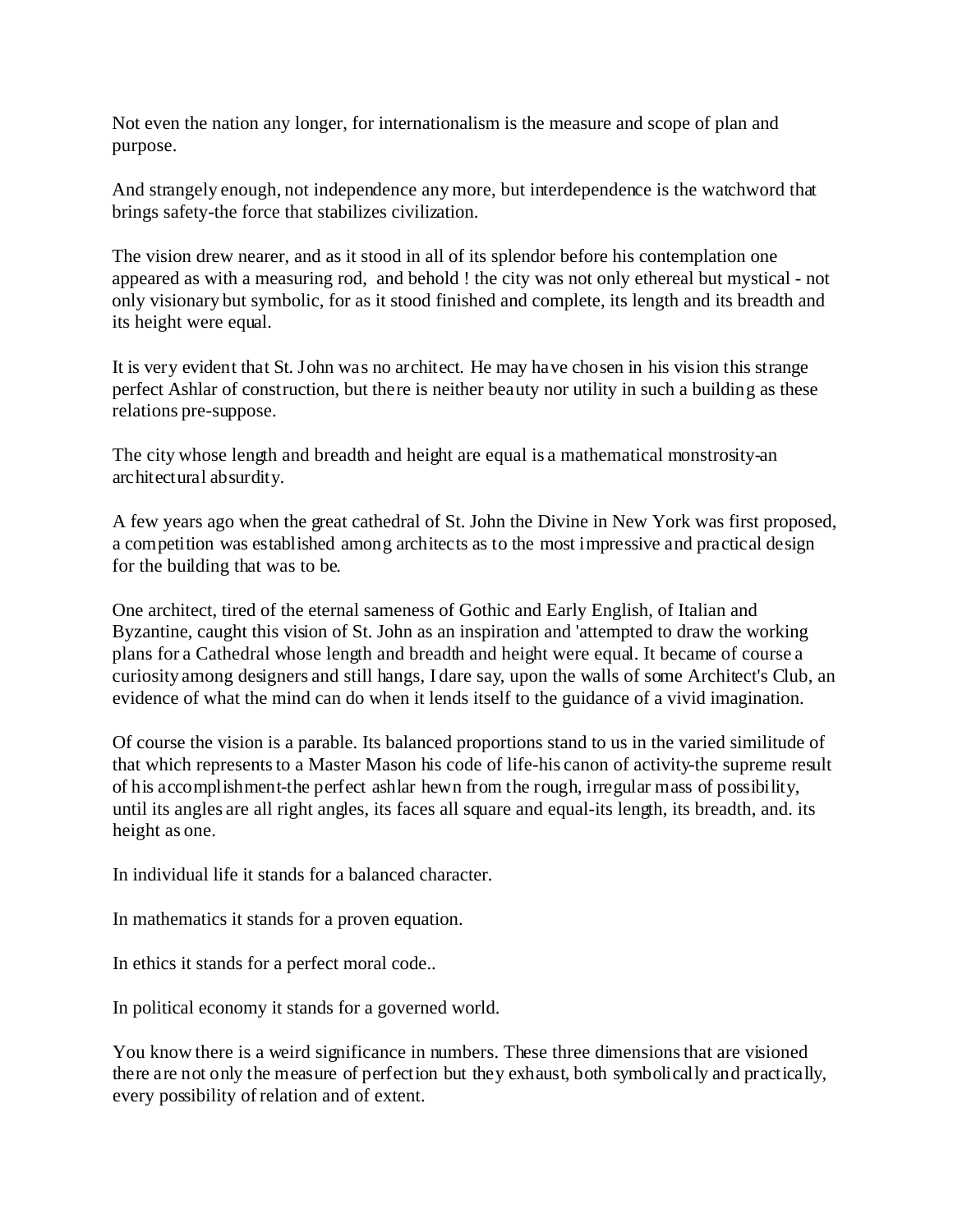In our intensely practical and matter-of-fact age we have swung far away from the esoteric interpretation of the great facts of the universe. Number and color; light and sound; shape and outline-the garments in which existence clothes itself-have to the mind of our day lost the significance that they held in ancient symbolism.

The Three's and Five's, the Seven's and Nine's of ancient architecture, speaking in each appearance with a symbolism that told of hidden truth, are for us mere numbers, significant only as they form steps on which we may tread or stories in which we may live.

And yet this Number Three, appearing as it does again and again in the rich symbolism of Masonic tradition and ritual, is so written into the structure of existence as to be an apparent part of the eternal order of things.

There are only these three possible dimensions-length, breadth, and height. By them all material existence is measured, and even the imagination curbs itself within their restraint.

There is no fourth dimension save in the disordered fancy of mathematical madness.

There are only three forms of matter-liquid, solid, and gaseous. And in these categories all existence is included.

The light ray that streams from our central sun is made up of three potencies-the color ray, the heat ray, and the actinic ray.

This electricity that lights our fellowship tonight has in it three apparent potencies that for lack of knowledge and exact definition men call alpha, beta, and gamma rays.

You yourselves are made up of three parts-the body, the m\_ ind, and the -oul.

There are only three possible relations in which you can stand-to God, to your neighbor, and to yourself.

All existence follows in this same division-your time is either yesterday, today, or tomorrow.

Your Lodge, builded upon its ancient symbolism, has its three degrees -of Entered Apprentice, Fellow Craft, and Master Mason.

By three steps you approach the illumination that reveals to your mind the world of hidden truth.

In the battle of this present life there are three foes that assail the excellence of your endeavorthe world, the flesh, and the devil.

Against them as spiritual weapons, you are given fasting, prayer, and generosity.

If with these you prevail, there may grow within you the saving graces of Faith, Hope and Charity, through which as upon spiritual steps you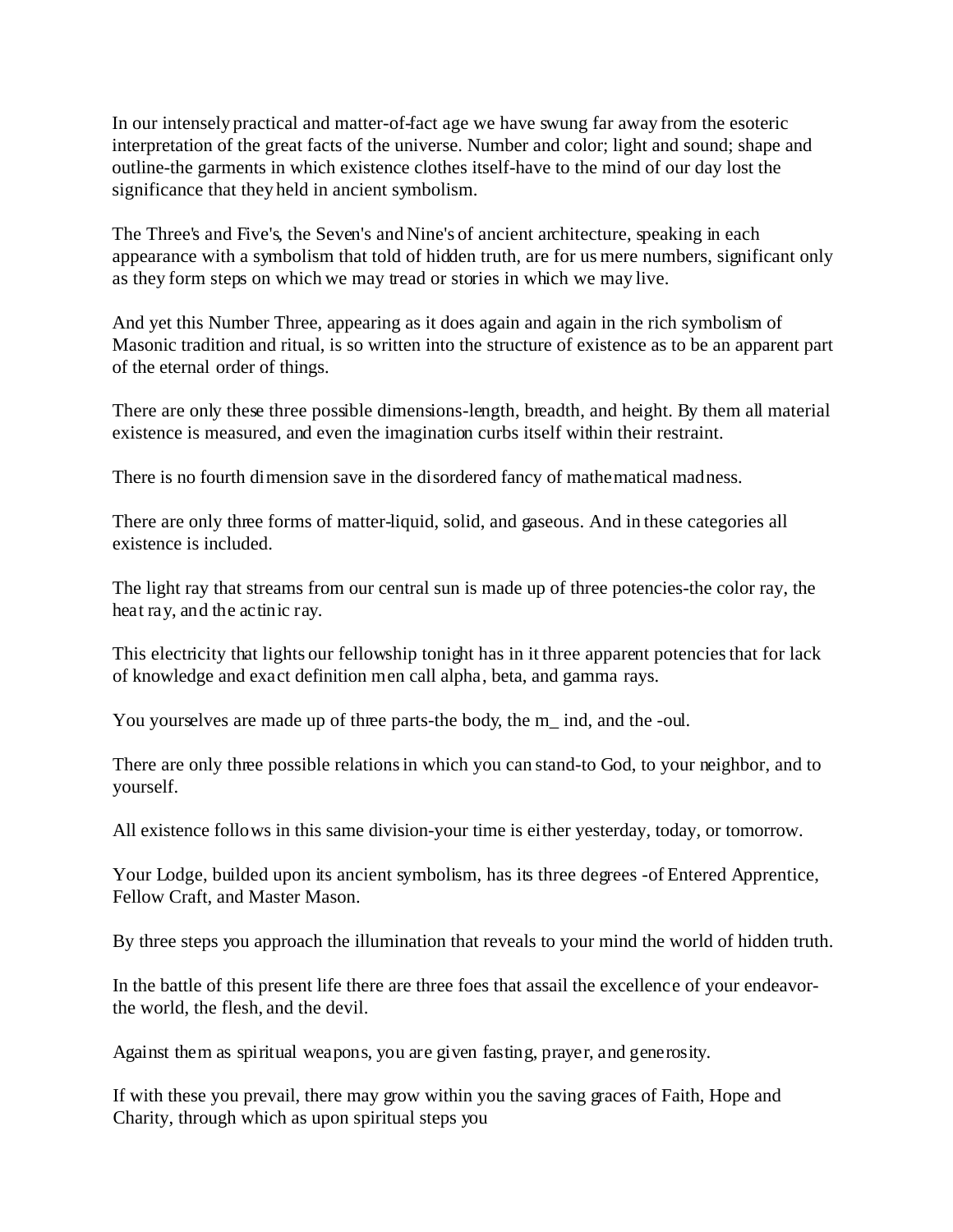may rise into likeness with God, the Creator, the Redeemer, and the Preserver, Three in One.

The mystical meaning therefore of St. John's vision is apparent. He is outlining in allegory the dimensions of life the mensuration of character.

Exactly the exhortation that your symbolism brings you when you are bidden, with the tools of a Master Mason in your hands, to take the rough, uncouth, and rugged mass of life's possibilities and opportunities, and by dint of earnest effort and sincere endeavor bring them to the outlines of a perfect ashlar whose length and whose breadth and whose height are equal.

Manifestly the first application is to the individual life, the development and 'the forming of the individual character.

Length in this interpretation is the tine of individual existence physically speaking, of individual purpose symbolically interpreted. In it are wrapped up all that go to make the assertive, progressive force by which man drives his purpose through. We call it aim, ambition, willpower, dominant purpose.

It is the shortest distance between two given points. It is equally the base upon which all geometrical structures are builded. It has no beauty save that it is a fact. It encloses nothing, for it has merely extent. It begins; it continues; it ends. That is all, and if that is all life would be but a beginning-a continuing and an ending.

The second dimension is breadth. Physically interpreted it means development, enlargement, increase. Symbolically interpreted it means contact, mutuality, brotherhood.

It restrains ambition by reminding it of duty. It curbs aspiration by mutuality. From length, joined with breadth, we form the mathematical square. Instead of a world of straight lines reaching on and on toward a single goal, we have a world of community, with common interests, with common duties, with common obligations.

It is flat, to be sure, and relatively inert It does not reach the dimension of a Living Perpendicular, but it takes man and turns him from his individualism into a social being. It becomes the basis of civilization.

The third dimension is height-in its physical interpretation the exaltation of mind above matter, the enthronement of a power that dominates and controls. Symbolically it is the enthronement of an idealthe expression of the fact that neither the ambition of the individual, nor indeed the mutuality of the many can reach their real attainment, until they have realized in the comprehension of a dominating purpose, a meaning in this thing called life.

It is this that in architecture lifted the dull level pave of man's highways on which he trod into the heaven-reaching spires, cross-capped witnesses to man's idealism, on the wings of which he sought the stars.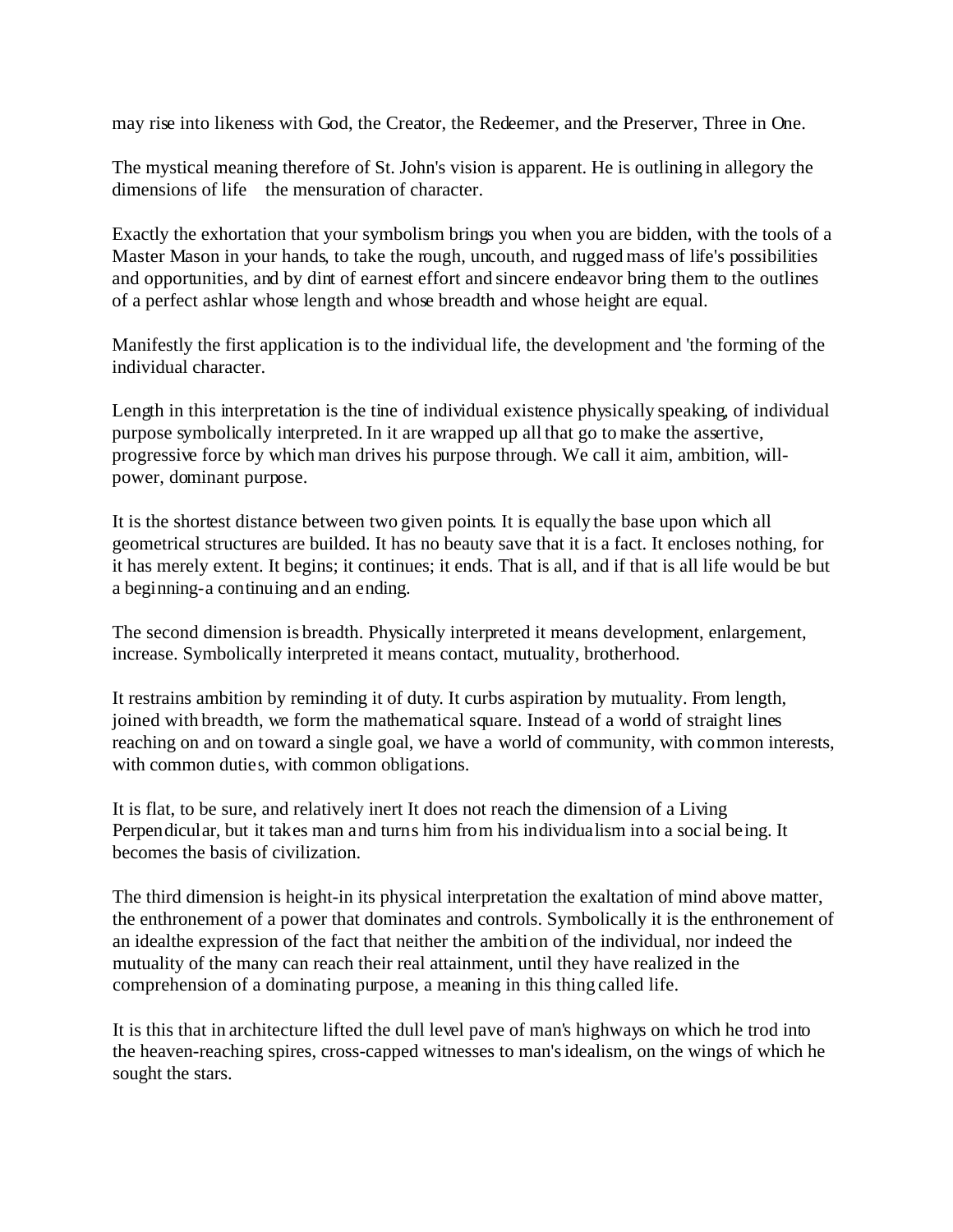It is the sum total of. life in that it is square piled upon square in infinite progression-a perfect cube, its lines all straight lines; its angles all right angles; each side a perfect square, and the length and the breadth and the height all equal.

As Master Masons we have been taught both the significance of this symbolism and its importance translated into symbols of daily life. However much or however little we may have esteemed its maxims of value, there has been set before its the method by which our individual lives can be builded, after such a pattern.

The great fact of self-determination is characteristic of our humanity. From the very beginning there has been set before the human mind the eternal choice-good or evil; light or darkness; life or death. excellence does not force itself upon human character, nor does it come by inheritance. To each man is given that power of choice that self-determines his character. Free Masonry is but another opportunity in the scheme which Divine Wisdom has devised for man's progress and final victory.

What we have done with its admonition and its counsel depends upon ourselves. In the last analysis

> "I am the master of my fate, I am the captain of my soul."

But Freemasonry is not merely an individualistic philosophy. It does not cease merely with the development of the individual life or the rounding of the individual character.

It is a system of thought and theory and action that aims at an infinitely wider ideal. It is bound up with the vision of its Saintly Patron, for it, too, seeks a balanced world. It, too, has for its aim a governed society-anew heaven and a new earth in which dwelleth righteousness

Just now the world is upside-down, filled with the wreck and the ruin that war has left behind. Free Masonry is not worth its name, is not worthy of the record of its storied past, if into that ruined world it does not come and with its historic philosophy attempt to rebuild the ruin, to reconstruct civilization.

The world has not made a good reaction. Civilization has not recovered its equipoise.

The whole world is living still upon its nerve, worn threadbare under the stupendous strain.

It is a bewildered world everywhere-a confused world, and until great facts are adjusted and new relations created, this makes it an imperiled world.

It is going to take the wisest and the most patient of statesmanship to steer a shattered civilization across the crisis of the first five years of reconstruction.

The world can never build back what it has destroyed.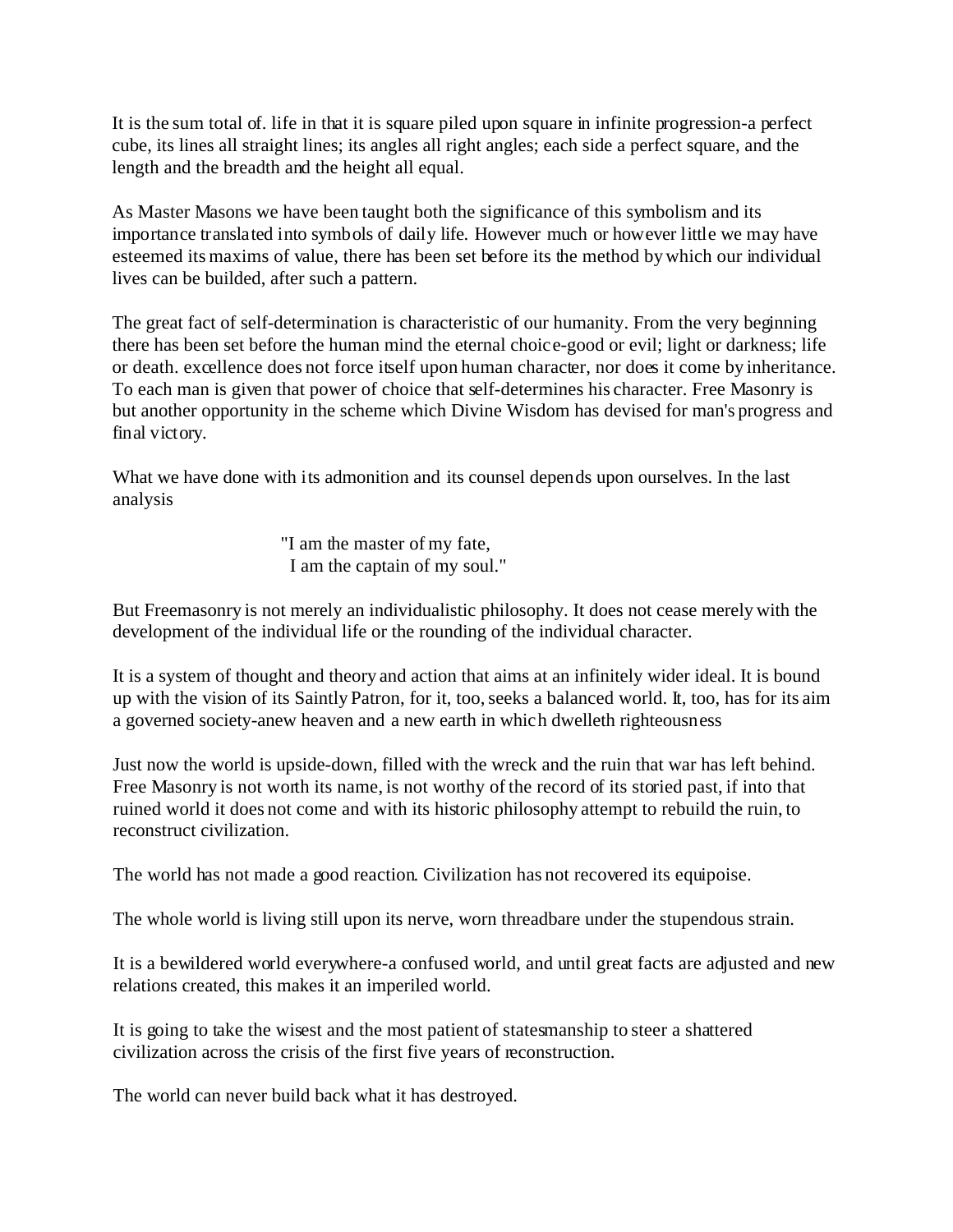It was easy to break and to shatter. That which generations had budded crumbled like a house of cards, before the belching of shrapnel and the rattle of machine guns.

It was easy. to shoot the world up.

We are finding that it is infinitely harder to build the world back

The difficulty is that there is so little to go back to.

Human society is a queer institution. Builded apparently upon substantial foundations, it is in reality constructed out of shreds and patches.

Precedent, prejudice, heredity, and environment are far more potent dynamics in this world than are logic and sound philosophy. It is for this reason that civilization finds itself staggering amid the debris of a shattered and disintegrated world.

When the guns became silent and men began to think, everybody prepared to go back and get down to normal conditions as they had existed before the war. But when people turned and looked back toward what had been they realized to their amazement that it was not there. Stranger than that, they realized that what they thought had been there never was there.

What we had called Christian civilization had failed to avert war.

Professedly Christian nations had turned the world into a slaughterhouse.

Jealousy, greed, and selfish power are not Christianity. These are not the three dynamics of a balanced world.

These are not the length and breadth and height of a perfect ashlar.

Greed is the length, jealousy the breadth, and selfish power the height of a building, not of righteousness, but of injustice and of cruel wrong.

For nineteen centuries the Great Master has stood and knocked at the doors of nations as well as at the portals of human hearts. When those doors open war will cease. The world war is a proof that ethics, commerce, and civil government as they now exist have failed. When this fact breaks in all its grim reality upon the human mind there may come the dawning of the new heaven and the new earth.

Selfishness has all but ruined the world. Unselfishness alone can redeem it.

The world has not learned its lesson though it staggers in the awfulness of its exhaustion., jealousy, greed, and selfish power still assert their right to rule; and pestilence, famine, poverty, and death are the harvest of their planting.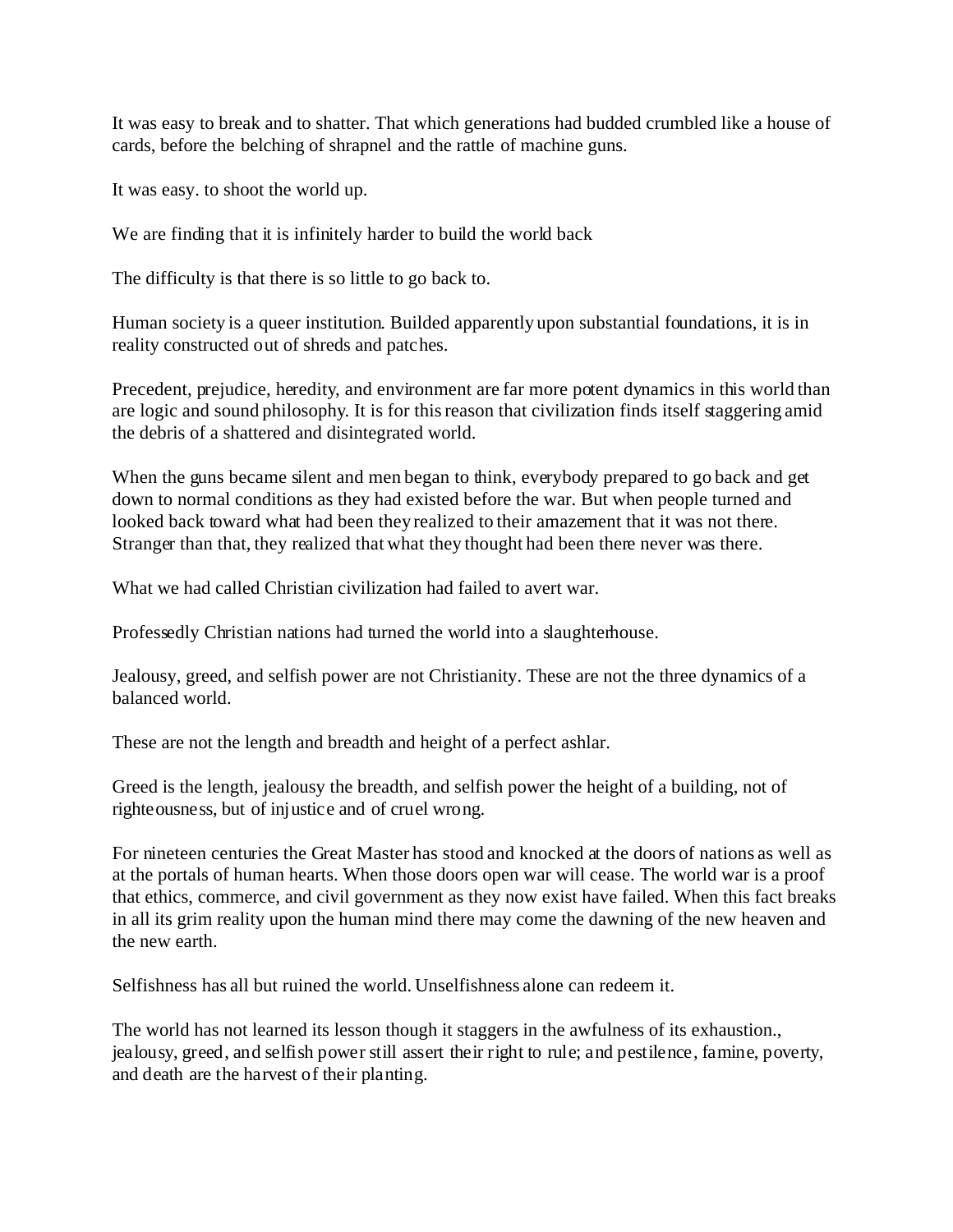Will unselfishness, pity, service, and sacrifice loom large now in the shattered world and prove that justice and righteousness are possible?

Is love stronger than hate?

Can charity outride avarice?

The answer lies as by divine challenge in the hands of America-the America that came in. last and providentially suffered least; the America that among all the nations of the world today is practically the only one unshattered and unweakened.

Whatever may be said, in the folly of our partisan quibbling, about the ways and means and method and manner in which we carried on during the months that we were in the war; one thing stands universally unchanged.

We came into the war for the sake of an ideal. We asked no recompense. We sought no conquest. We did not reach with itching fingers: for spoils or dominion. We came with the cry upon our lips that we were willing to sacrifice that the rest of the world might enjoy that which we held as our priceless heritage "the unalienable right to Life, Liberty, and the Pursuit of Happiness."

If America has a destiny, if she is called to a sacred mission, it is not to grow greater in extent, richer in possession, more dominant in power; but by virtue of all these which Providence has strewn with prodigal hand as a mighty benediction, to carry throughout the world, as a mighty preachment, the gospel of happiness, contentment, and peace that comes through the rule of righteousness, justice, and truth-the measure of a balanced world- a philosophy whose length and breadth and height are equal.

If we conceive that thus there opens before America the fulfillment of her mission, the accomplishment of her destiny, it devolves upon us as men and as Masons to take thought and council how she may be best equipped for a mission so transcendent among the nations of the world.

We are not tonight to enter the broad field of international policies, nor to. consider the things that differentiate treaties between states. My thought is rather that we should look at our country as she stands today-bearing her part of the burden, meeting her measure of the problems consequent upon the war, and inquire as to how she measures up to the essential equipment, the national character that she should possess if she is to become thus a potent force in the scheme of a world's reconstruction.

In her equipment; in her organized activity; in her varied processes of life and action, does she approximate the dimensions of a balanced nation? Can we apply the vision of St. John to the America of today and find that its requirements are realized?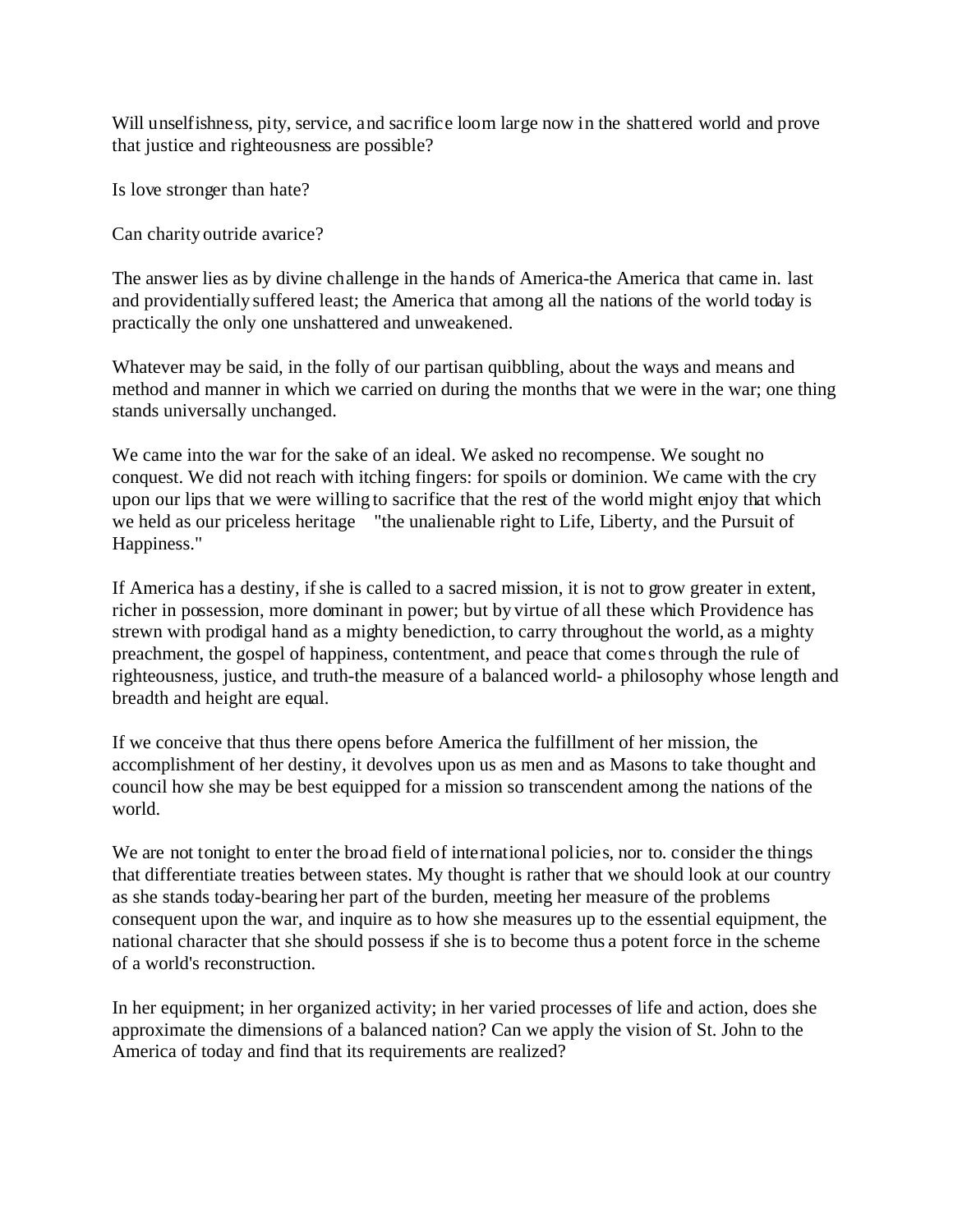The length of a nation what is that? Manifestly it is continuity; it is physical strength; the strong, persistent efficiency of a people characterized by health and strength, by vigor and endurance.

The breadth of a nation what is that? Shall we not say the development of mere vital vigor into intellectual potentiality; the thing that stands for education, training, civilization, culture; the power of mind, the potency of thought that makes a people not only virile but wise, not only persistent but crowned with knowledge.

And the height of a nation what is that? Shall we not say they aspiration of a nation's soul; the realization of a nation's conscience; the writing as upon the very sky of the dominating purpose that fails if it does not lift mankind.up to where he stands upon the threshold of the: Infinite itself.

Let us judge our America of today by these dimensions:

I. The length line of America is faulty and frail because we have become strangely indoctrinated with the notion that our duty in life was to look after things that God had monopolized the task of taking care of people.

During the eighteen months that we were in actual warfare we lost in battle dead 45,000 men.

During these same eighteen months 450,000 children died in America under one year of age-ten children for every soldier, and most of them need not have died save as we in our indifference and carelessness let them go.

Three hundred thousand children die every year before they are twelve months old. One hundred and fifty thousand of them live but a single month.

A child born today in the United States has not as much chance to live a year as a man of eighty; to live a month as a man of ninety.

Last year 1,250,000 people died in the United States of sickness. Probably two-thirds of that death was unnecessary. It was caused by preventable sickness and avoidable disease. It was the result of defective civilization.

Of our present population if things continue as they are six per cent at least will die eventually of one disease. We average 150,000 yearly of people who die of tuberculosis. We have a continual sick list of one million and a half and a record of 500,000 constantly bed-ridden from that one disease. Seventy-five per cent of that multitude of death occurs between the ages of sixteen and forty-five the most useful and productive part of the life of a citizen.

That one disease costs the United States a billion and a half dollars every year.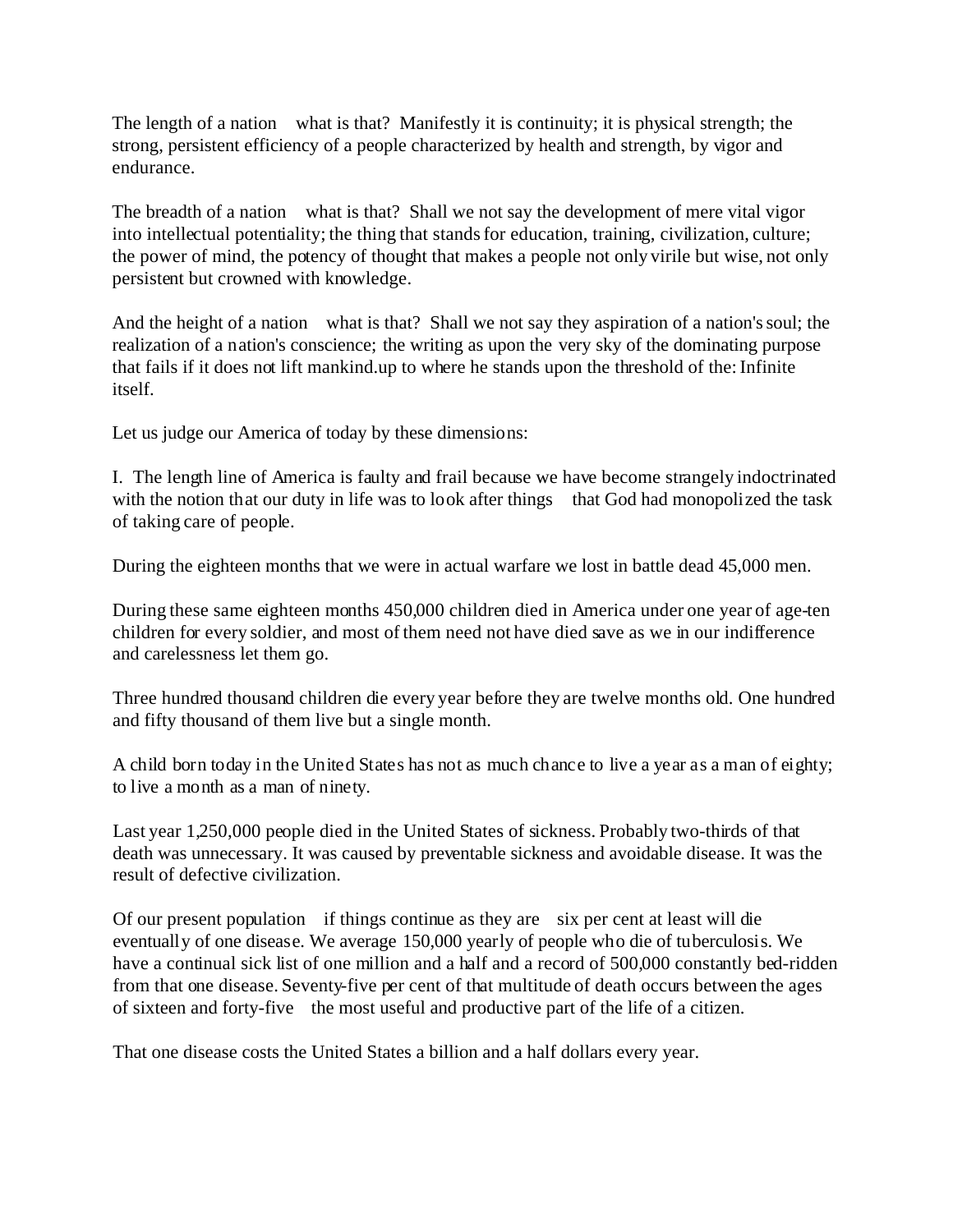And yet tuberculosis is not a visitation of God. It is not an unavoidable inheritance from one's ancestors. It is the result of defective civilization the way that we allow people to live the things that they wear what they eat and drink the selfishness that results in bad housing, poor drainage, polluted water, tainted food. These are the things that cut down the length dimension of our life, and not the wrath of God or the inscrutable wisdom of an over-ruling Providence.

One of the most interesting of all the reports covering our service in the war is that of the Provost Marshal-General, relative to the Selective Draft. Upon the records of that department are written the war histories of nearly 24,000,000 Americans.

It is the first and only record of the manpower of this nation.

Of the first two and a half million men, thirty per cent were rejected from military service because of physical disability.

Up to the time of the Armistice thirty-five and one-half per cent of the men examined were rejected as physically unfit.

A nation can't stand still any more than an atom. Everything in this world must either goon or go back, and the Nation is surely turning backward, lessening the vigor of its life-line, which is content to have thirty-five per cent of its young manhood physically insufficient, and to lose one million of its people every year by preventable disease.

The highest possible duty of the state is the production and development of normal healthy children. The next highest duty is the protection and conservation of human life. And yet here in America we have been strangely indifferent to these facts. We have been spending the greater part of our substance in attempting to create wealth, believing somehow that disease and suffering and death were a necessary part of Providence.

Our average American community spends two dollars per capita for fire and police protection.

It spends annually from eight to ten dollars per capita on education; and yet the country over last year we spent only twenty-nine cents per capita on the health and protection of the people.

Health should be as tangible an asset as comfort or security, or the well-fed satisfaction that comes from proper housing and propel food.

One hundred thousand people died last year in America as a result of accident, and accidents in our modern life are not dispensations of Divine Providence, but the result of somebody's carelessness.

There lies the trouble of it all.

These things could be avoided if people only knew. They could be prevented if, in addition to knowing, people only cared.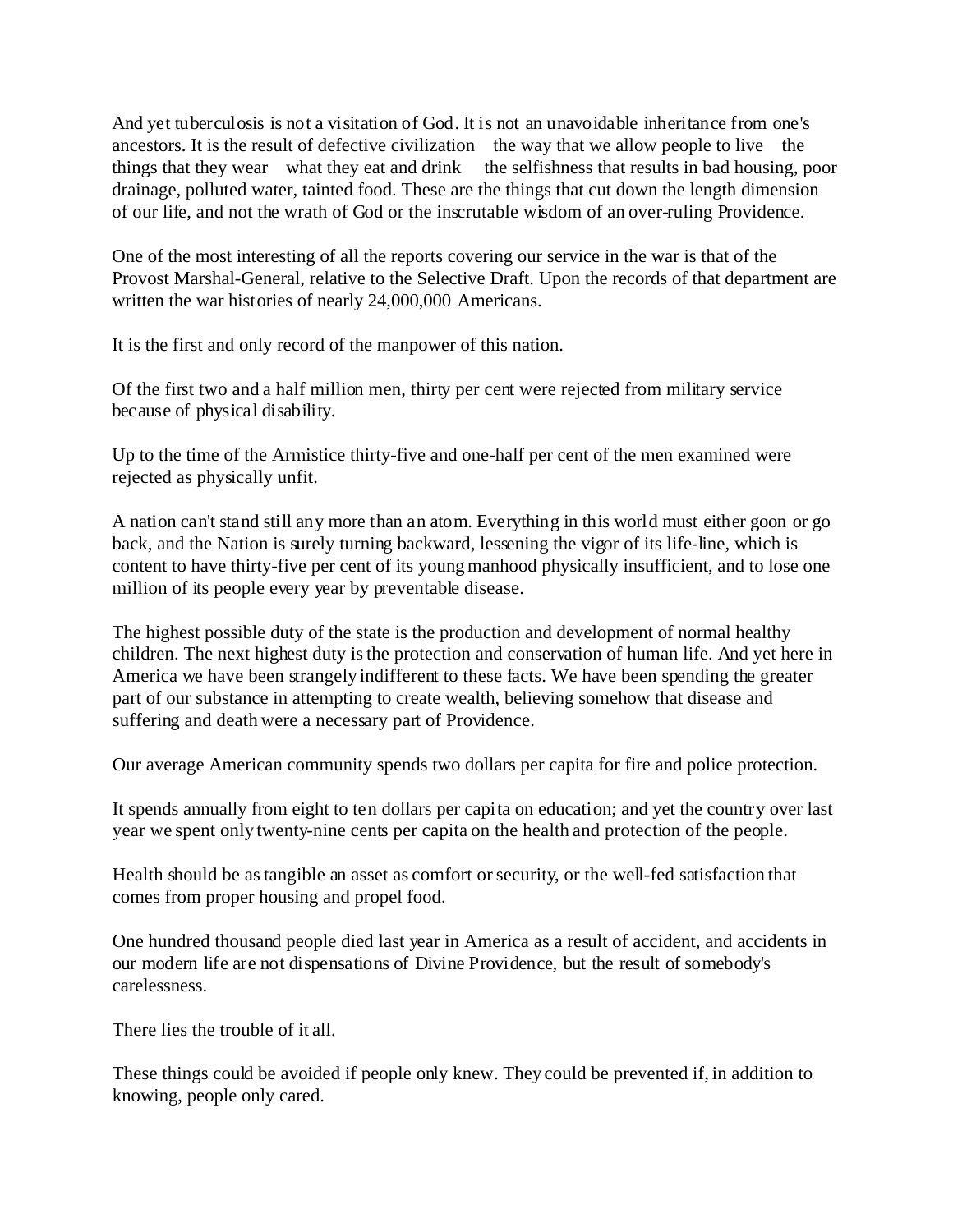Ignorance, indifference, and carelessness are the foundation of most of our troubles, and absolute selfishness is the other factor in the tragedy.

To make civic health as real an asset as civil government, or public health, or fire protection is one of the great fundamental duties of our American life. It is practically a question of education and the simple enforcement of the law.

Science traces disease to certain distinct causes. Eliminate the causes and the results no longer exist.

Good sewers are more essential for the wholesome community than decorated churches.

A pure water supply is a greater treasure than garnered gold.

The great need of today is to teach people how to keep clean-individually, socially, civically, and morally. The hope of tomorrow lies in making health catching instead of disease.

To save the child of today means to insure the manhood and the womanhood of tomorrow.

France, bled white, and yet following her ideal in the face of bursting shrapnel and crumbling walls, gathered her children in cellars and in dugouts and kept up her schools, for this France said:

"Children are our last reserve. Their task after the war will be doubled; doubled should be their preparation today."

The call that comes to you and to me on this Feast of St. John is to build up, to strengthen and to make secure the length dimension of our national life, that strong and steadfast, healthful and serene, America may turn from the decay and destruction that are the result of defective civilization and face her future fit for whatever calls.

II. The breadth dimension in a nation's life represents its vitality translated into terms of accomplishment. As in the individual so in the nation this translation must apply alike to the bodily vigor, mental potency, and spiritual fervor.

In terms of human experience we call this civilization, culture, enlightenment-the things that constitute in human history an age of erudition and liberal progress.

That America should have made so remarkable an attainment has been the inspiration of a certain boastfulness, excusable perhaps in our national thought and character because of our consciousness of supreme endowment and limitless possibility.

There was no vain glory in our calling ourselves the greatest country on earth.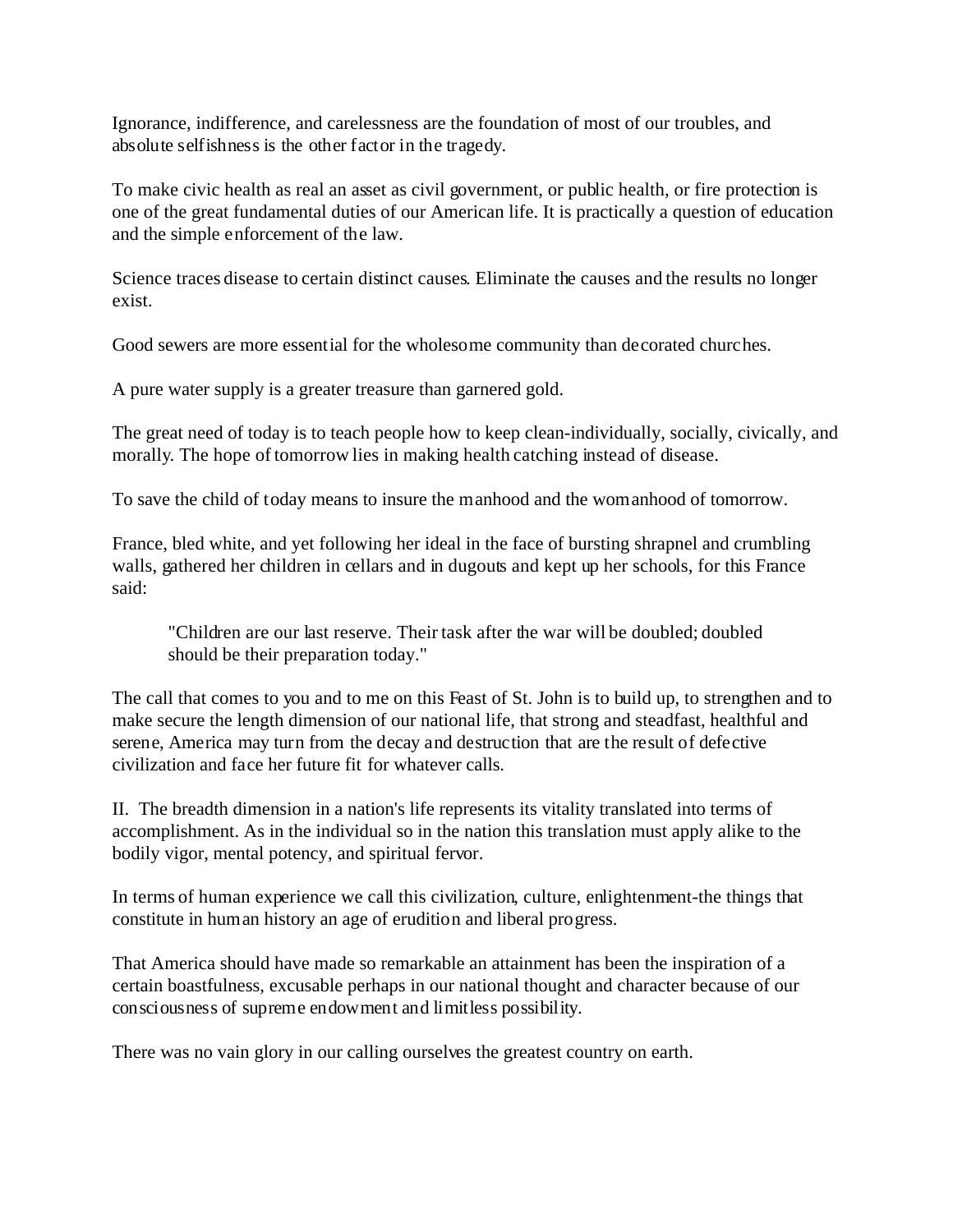When we simply glance at our eminent domain, flung from ocean to ocean, endowed with productiveness and blessed with fertility; practically inexhaustible, dowered with natural resources whose surface had barely been scratched in their present development - a country. with room and reach and resource, our boastfulness was not merely smug complacency but a consciousness founded in fact.

The marvelous way in which, in spite of our unpreparedness, the nation as by a modern miracle leaped into the flaming field of war and in a burst of intensive speed unequaled in modern history, accomplished the task that she set before herself to do-all this added to our supreme selfconfidence and our satisfied complacency.

As the great war progressed, in exact ratio with the exhaustion of the belligerent nations, overseas, we became the market place of the world, and even the preliminary settlements have thrown so vast a balance of credit in our favor that we have become the bank of the world.

All these things were calculated to breed what is perhaps a characteristic American weakness, an exaggerated opinion of ourselves and a-complacent pride that is too often the precursor of misfortune.

It was therefore in the nature of a terrible shock to our self-esteem that the reports of the Surgeon-General of the Army should make it possible for General Pershing to say the other day in a public address; 'We found as a result of the draft that more than thirty per cent of the young men of the country though physically perfect, were illiterate," and armed,. "To me the thought is shocking that there should be certain localities in this nation characterized by such neglect that one-third of our young men cannot read and write."

And yet, according to the United States Commissioner of Education, the population of this country, comprising one-seventeenth of the human beings on earth, spends annually as much money for education as the other sixteen-seventeenths combined.

And yet among the first three million men examined for service under the Selective Draft more than seven hundred thousand were unable to sign their names or to read the simplest communication in print.

The instant reply to this strange and sinister challenge would be, "What could you expect when our country has filled with millions of illiterate foreigners and when we have among our population upwards of twelve million negroes."

Unfortunately the explanation does not hold.

In 1915 the figures of the Census Bureau showed that there were in the United States upwards of six million persons above the age of sixteen who could neither read nor write.

Fifty per cent of this vast multitude were between the ages of twenty and forty.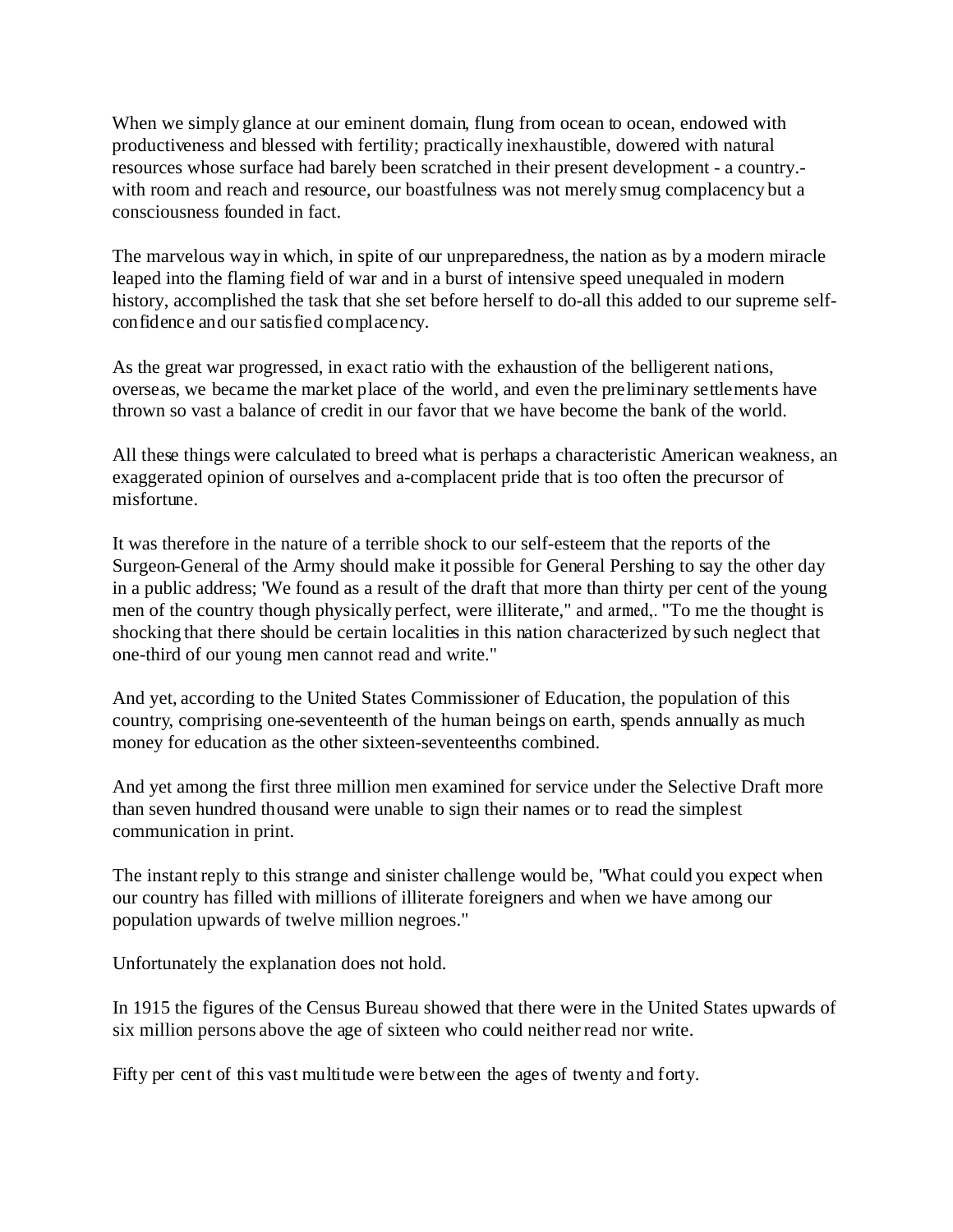Fifty-nine per cent of them were white and thirty per cent of them or more than two million were native-born whites.

The localization of this illiteracy stamps different sections of the country. Iowa leads the van, with the smallest percentage of illiterates of any of our states-less than seventeen persons per thousand of its total population.

There are states where two hundred and ninety out of every thousand are illiterate.

New York with all the vast foreign population of its great metropolis showed only sixteen per cent of illiterates among men of draft age, while South Carolina. registered forty-nine and onehalf per cent of its draft men unable to read or write.

The army of illiterates in America equals the total population of fourteen of our states. The number of those above the age of twenty-one who can neither read nor write would out-vote the cities of New York, Chicago, and Philadelphia combined, or any single state in the Union outside of New York.

What shall we say then of the figures that prove that the United States spends twice as much each year for chewing gum as it does for school books; that it spent last year more for automobiles than for its entire primary and, secondary education; that the average teacher's salary is less the that of the average day laborer, and in country districts not more than "half as much; that a thoroughly good house maid here in Cedar Rapids is paid more for her services than is the average rural teacher who after years of preparation has devoted herself to the training and the educating of the children of America?

These figures show that either we are not spending enough money on education, vast though our annual outlay is for this purpose; or that we are not getting our money's worth.

The fact that we pay more than all the other people in the world put together is of small consequence. The fact of greatest importance is that in spite of that expenditure these facts can exist.

Intelligence and the capacity for absorbing and digesting accurate information is the basis of useful, rational, and discerning citizenship-the only type that can insure the stability and the perpetuity of a democratic government.

Both tyranny and anarchy thrive upon ignorance. A nation of intelligent free men can never be dominated by either.

We have been called the melting pot of the nations.

Fifteen million of our present population are foreign-born. Led by varied circumstances they came here seeking in some form or other that "life, liberty, and the pursuit of happiness" which has been written down as the charter of this nation.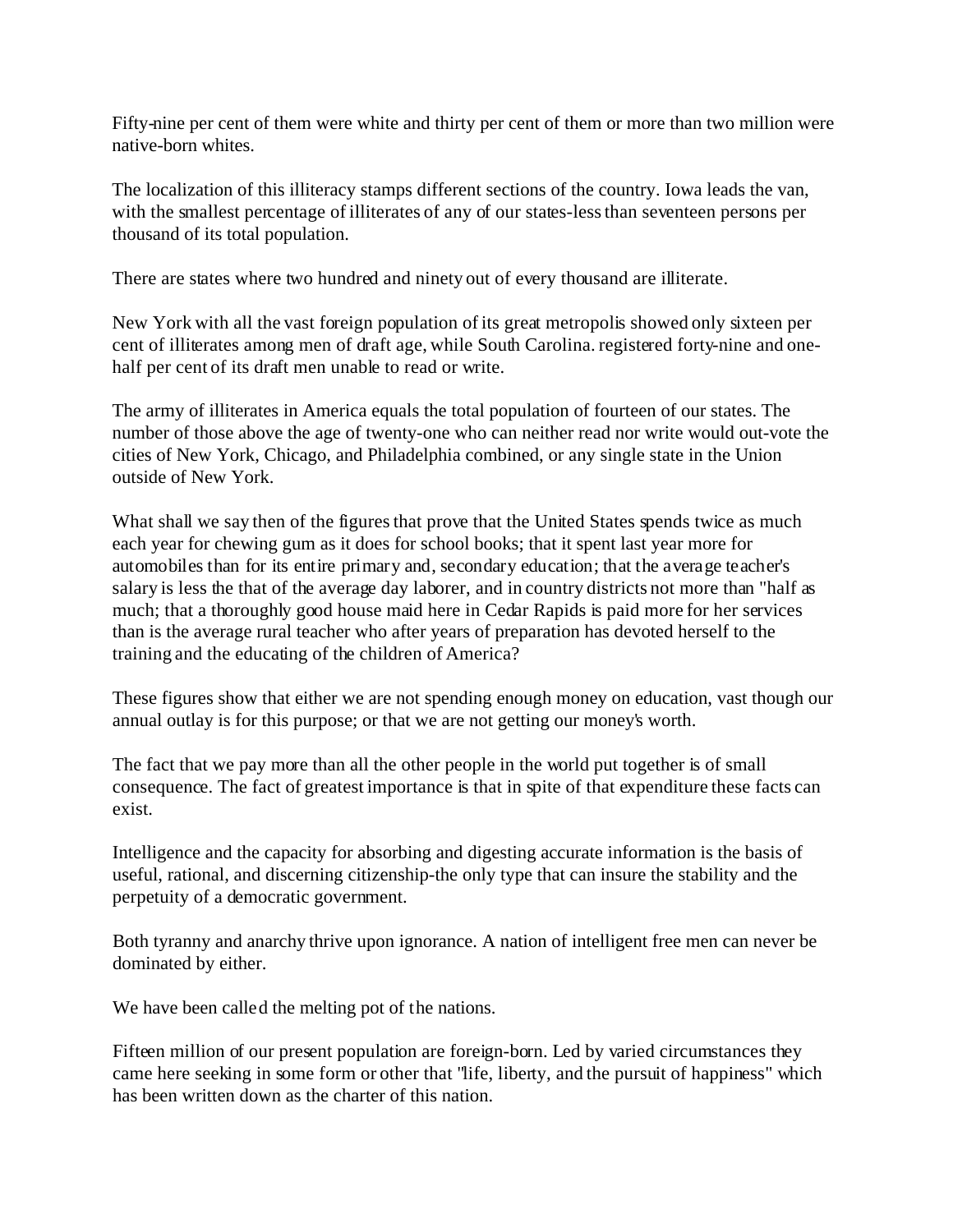We have professed ourselves glad to have them come. We have thought ourselves an asylum for the distressed and oppressed of the world.

And yet despite the high-sounding syllables with which we tell of this purpose we have been letting these multitudes pass through our ports of entry and with the passing we have abandoned them to the snares and the devices of the labor contractors, the political bosses and the radical agitators.

That we and our institutions have not been overwhelmed long ago has been by no means the result of our precaution or any intelligent plan. We have taken no pains to afford these people instruction in American thought, American ideals; or even in the English language. It has been impossible hence to teach them the true meaning of America and Americanism.

Thousands of American-born children have all their lives read the Declaration of Independence and Lincoln's "Gettysburg Speech" in German or some other alien tongue.

We are now face to face with the eminent danger that has come from this hurried, ill-assorted, undigested influx from overseas.

Fed upon revolution and rebellion in their days of tyranny and oppression, they have brought with them to our shores a type of mind that we in America cannot visualize and cannot understand - a mind that in, sullen ignorance takes leave of all standards and denies all law, so that liberty, becomes license, justice degenerates into impulse and individualism in its starkest nakedness, vaunts itself to heroic outlines and calls itself mutuality and brotherhood.

It is in such soil as this that anarchy, Bolshevism, and all their train of decadent philosophies make speedy growth.

Europe today is facing these perils in a form augmented by disaster, privation, idleness, and despondency.

We are facing them, not so much as an immediate menace for today, as in the light of the future. The only inspiring thought is that amid all these problems we find strength and confidence in adhering to the ideals that our fathers builded when they laid the foundation of this nation of ours.

If liberty, freedom and happiness were the crowning towers on the superstructure that they created, beneath that Democracy lay great substantial facts as so many cornerstones. These were equality, the right to private possession, freedom of religion, the sanctity of the home, and education as the universal duty and privilege of citizenship.

We shall never come to the measure of the breadth dimension of our nation's possibility until we realize that for an American, illiteracy is the darkest of all foul blots-that we owe it not simply to the children of our land, but to the multitudes of the foreign-born who have become part of the community life of the nation-that there shall be expressed to each of them the thought of the nation conveyed in syllables that alone can express its meaning.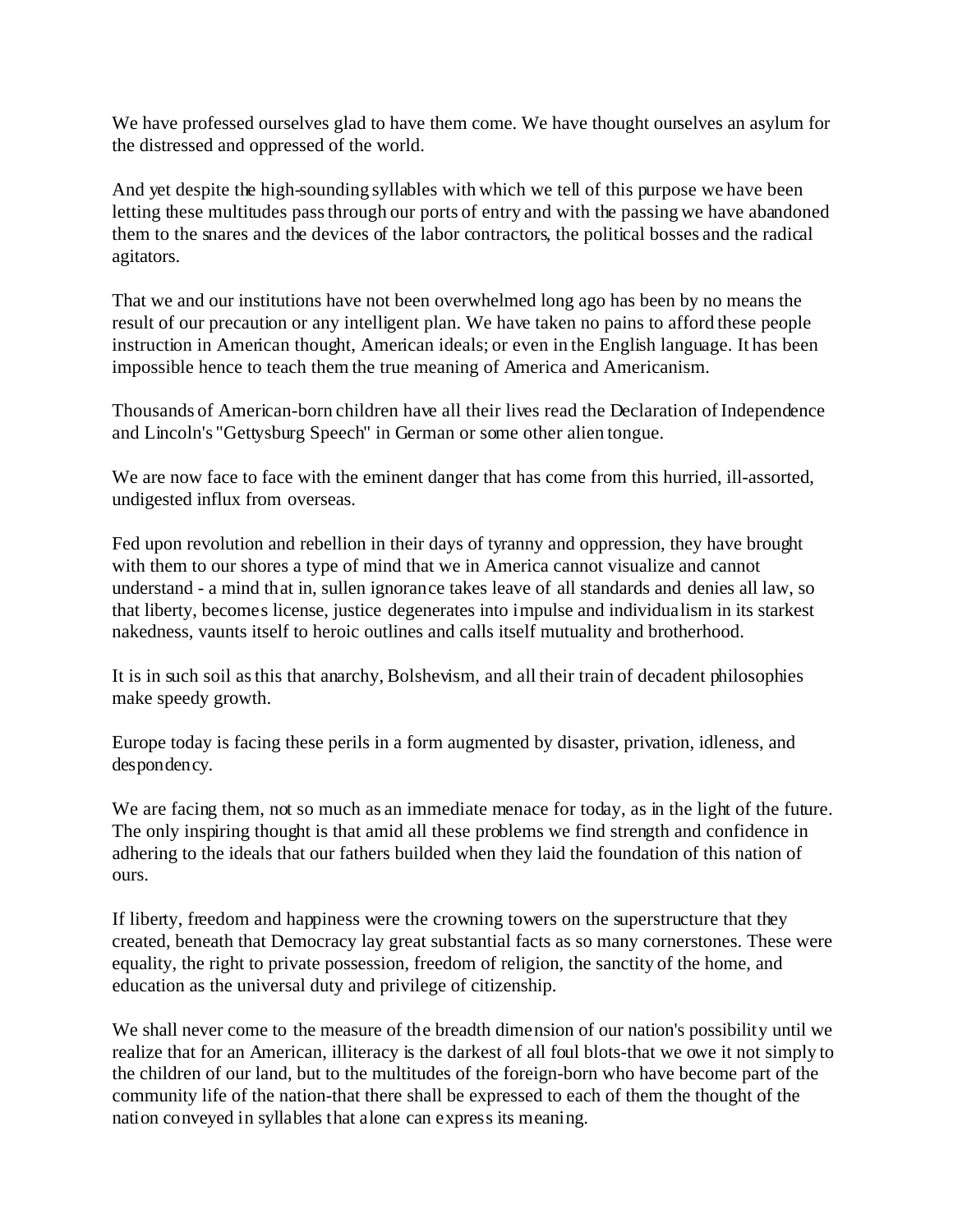All Americans must be taught to read and write and think in one language out of which there shall come the loyalty and the philosophy that underlies our struggle for our ideals. And they who will not read and write and think in that language have no place in America-the exemplar, the synonym of Democracy.

III. There is left the third dimension that of height.

Shall we say that in our interpretation tonight it stands for the spiritual side of a nation's life the great ideal conception that is alike the inspiration and the goal of activity.

It is a peculiar thing that every conceivable explanation of the unrest, the dissatisfaction, the disorder that prevails throughout the world has been proposed except the real one-the one that is deepest and most important. Centuries ago the man who, whatever he may have been, was at least wise in his comprehension of the human affairs of his day, wrote:

"Where there is no vision the people perish."

And by that vision the wise man meant, of course, the comprehension and the following of an ideal, of some great plan upon the trestle-board o£ the, ages -the building out of which should produce alike in the individual and in the aggregate of individuals that which we call human 'society-the constant result of peace and happiness among men.

For I may perhaps remind you that peace is not an ideal at all. Happiness is not an ideal. Contentment is not an ideal. They are states of mind attendant upon the achievement of an ideal. The ideals that produce peace, happiness, and contentment are another three in that strange group of threes of which I reminded you a little while ago. They are liberty, justice, and righteousness, the conduct of an orderly human society.

Without them as creative forces peace is but an iridescent dream.

You can't make peace by act of Congress.

Treaties and pacts and covenants are mere scraps of paper unless behind them there lies a compelling spiritual force.

The prophet who sang the glories of the millennial dream found its dynamic in the conjunction "Righteousness and Peace have met each other."

If the ruin of war is to be rebuilded; if the revelation of war is to be understood; if civilization is to recruit its tottering forces; if it is to go on at all toward the framing of a constructive policy, either at home or abroad, it must move in harmonic chords if it moves at all. The old onestring melody of national egoism has vanished with the economic crudities of yesterday.

It took four years of fighting; it cost the world twenty million lives; it practically exhausted the economic possibility of the earth to trample the mad delusions of selfishness that all but wrecked the world.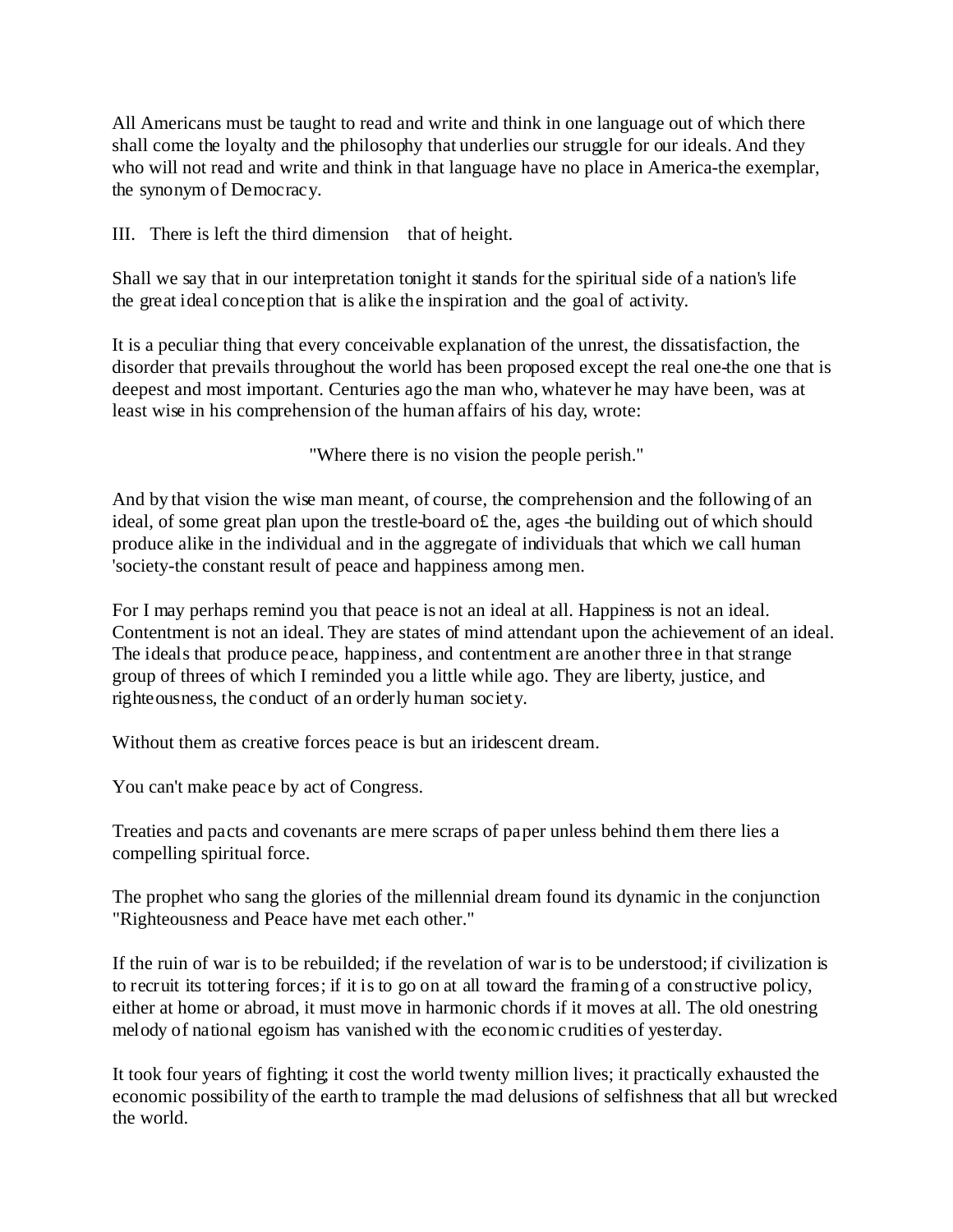We are going to have some strange experience adjusting things before we are through with this aftermath of war. The fallacy of much that has been deemed essential has been demonstrated. Expediency must give way to duty. Profit must become secondary to principal. Selfishness must yield to altruism.

There can be no cure for the ills, the confusion and the unrest of the world until faith in righteousness and the rule of universal justice are restored and unselfish altruism is made supreme in the life of men and nations.

No man can live unto himself alone.

No nation can live unto itself alone.

Not in theory but in absolute practice, mutuality is the world's single solvent-the one ideal that can produce lasting peace. Of this one thing we are sure.

The world can no longer be half bond and half free; half clothed. and half naked; half hungry and half fed. I doubt if we can much longer say that the world can exist half rich and half poor; half master and half serf in any way or shape or form that human cooperation can remedy.

Who impresses that great truth upon the conscience of mankind preaches the evangel that alone can save the world.

It is not too much to say that as she shapes her own ideal this America of ours is framing the picture of the years to come for civilization and for the world. We have lost, alas, the moral value of the tremendous sentimentalism with which we flung ourselves into the world conflict. It was a chance for the development of a stupendous force that might have led and saved the world.

It has gone down into the mist of the slimy tides of personal selfishness and grasping greed; and yet America knows, because the story of the world's past tells but the single tale, that in the grand Assize both men and nations shall be judged, not by what they get out of the world but by what they put into the world, and leave there as a monument of their having lived.

Service is the loftiest aspiration of human endeavor-the real, the lasting victory of a nation is when it learns that true greatness lies not in rich abundance nor in pampered selfishness, but in the devotion that loves itself last; that labors for the common good; that lives for all mankind.

It is a dream you say. I fear I must grant you that.

But remember that it is the dreamer who has always led the world. Even in the most sordid chapters of the world's history that lie behind us men have followed the "signs upon the skies and not the footprints upon the sands."